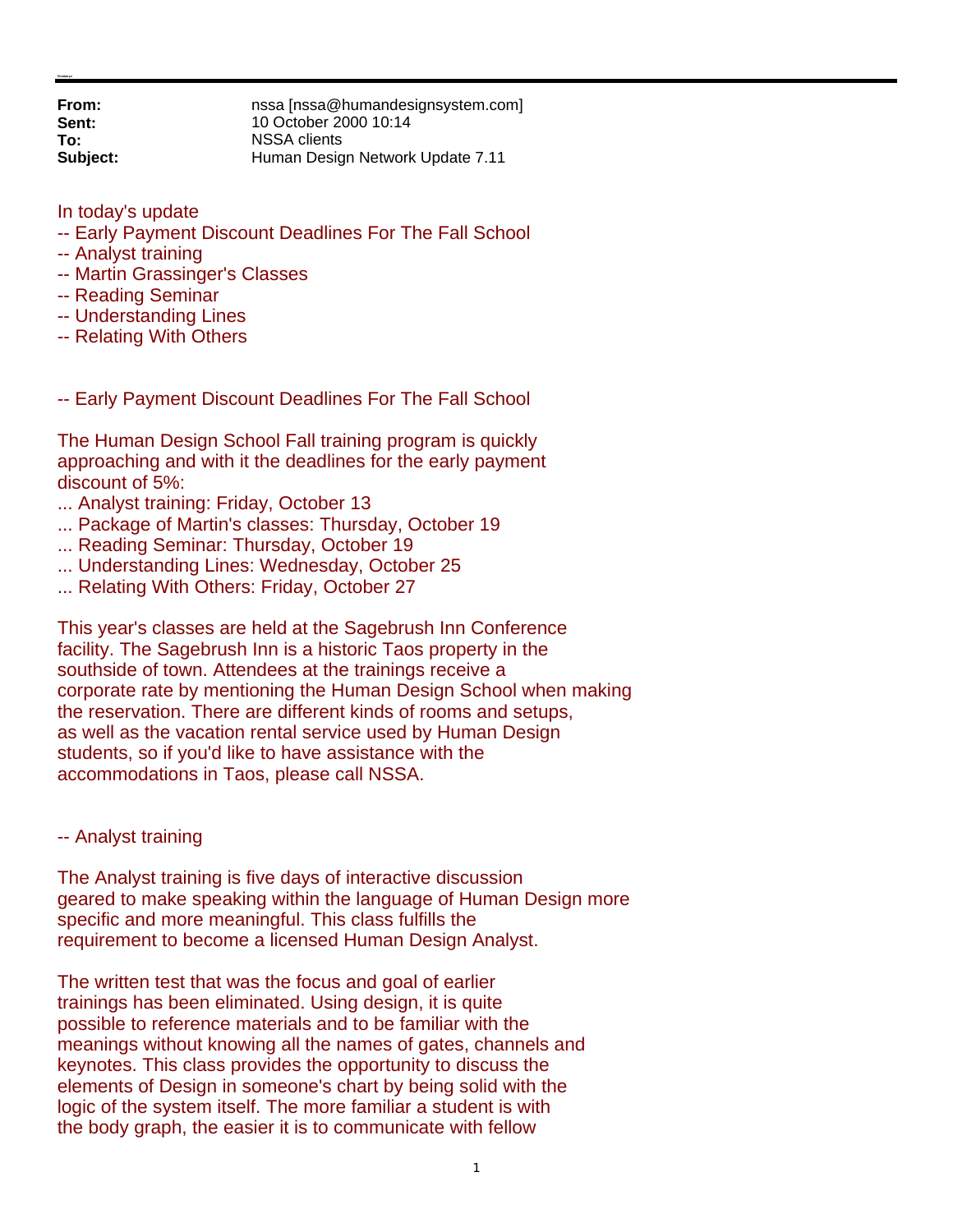students, so for anyone interested in attending this class, being comfortable with the body graph is needed.

Advanced training required.

## -- Martin Grassinger's Classes

Martin Grassinger from Hamburg, Germany, joins the school once again to address some of the topics that plague both analysts and students who aspire to fully utilize the incredible potential stored within the logic of Human Design. During the Spring School, Martin's delightful manner inspired everyone with his refreshing outlook on the way centers operate within a design, whether defined or undefined. Building on the basis of definition and type, understanding the whole of a chart is emphasized.

### -- Reading Seminar

Open to analysts and analyst trainees, this class explores in depth what is essential in understanding someone else's chart (and of course, your own). Rather than sticking to a narrow format, Martin's approach begins with how the centers interlink to show what drives the person's life.

Analyst training required.

# -- Understanding Lines

As anyone knows who's read the books, some of the lines are hard to apply within the context of the whole chart. With his compassionate approach, as well as an extensive study on both traditional I Ching texts and the Rave I'Ching, Martin is able to cast illumination on the lines. His orientation in studying someone's chart is to fully grasp lines. You are encouraged to present lines you'd like addressed.

Basic training required, advanced recommended.

# -- Relating With Others

Who isn't interested in using the amazing tool of Human Design analysis to reveal the dynamics one constantly encounters in relationships? This class should be both exciting and fun, as it will be providing all attendees with the chance to have their relationships used as examples. You can bring transparencies with you.